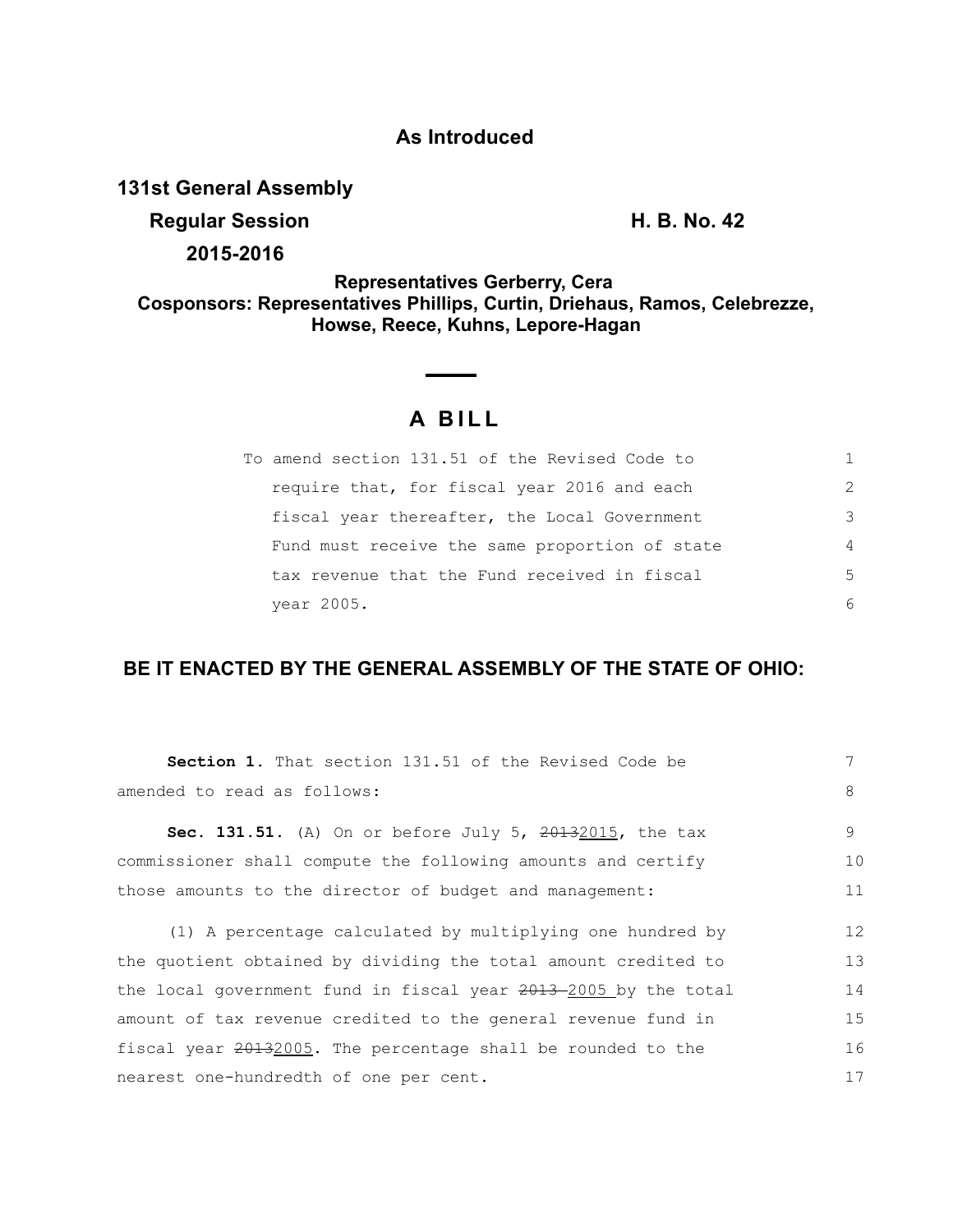#### **H. B. No. 42 Page 2 As Introduced**

(2) A percentage calculated by multiplying one hundred by the quotient obtained by dividing the total amount credited to the public library fund in fiscal year 2013 by the total amount of tax revenue credited to the general revenue fund in fiscal year 2013. The percentage shall be rounded to the nearest onehundredth of one per cent. 18 19 20 21 22 23

(B) On or before the seventh day of each month, the director of budget and management shall credit to the local government fund an amount equal to the product obtained by multiplying the percentage calculated under division (A)(1) of this section by the total tax revenue credited to the general revenue fund during the preceding month. In determining the total tax revenue credited to the general revenue fund during the preceding month, the director shall include amounts transferred from the fund during the preceding month under this division and division (C) of this section. Money shall be distributed from the local government fund as required under section 5747.50 of the Revised Code during the same month in which it is credited to the fund. 24 25 26 27 28 29 30 31 32 33 34 35 36

(C) On or before the seventh day of each month, the director of budget and management shall credit to the public library fund an amount equal to the product obtained by multiplying the percentage calculated under division (A)(2) of this section by the total tax revenue credited to the general revenue fund during the preceding month. In determining the total tax revenue credited to the general revenue fund during the preceding month, the director shall include amounts transferred from the fund during the preceding month under this division and division (B) of this section. Money shall be distributed from the public library fund as required under section 5747.47 of the Revised Code during the same month in 37 38 39 40 41 42 43 44 45 46 47 48